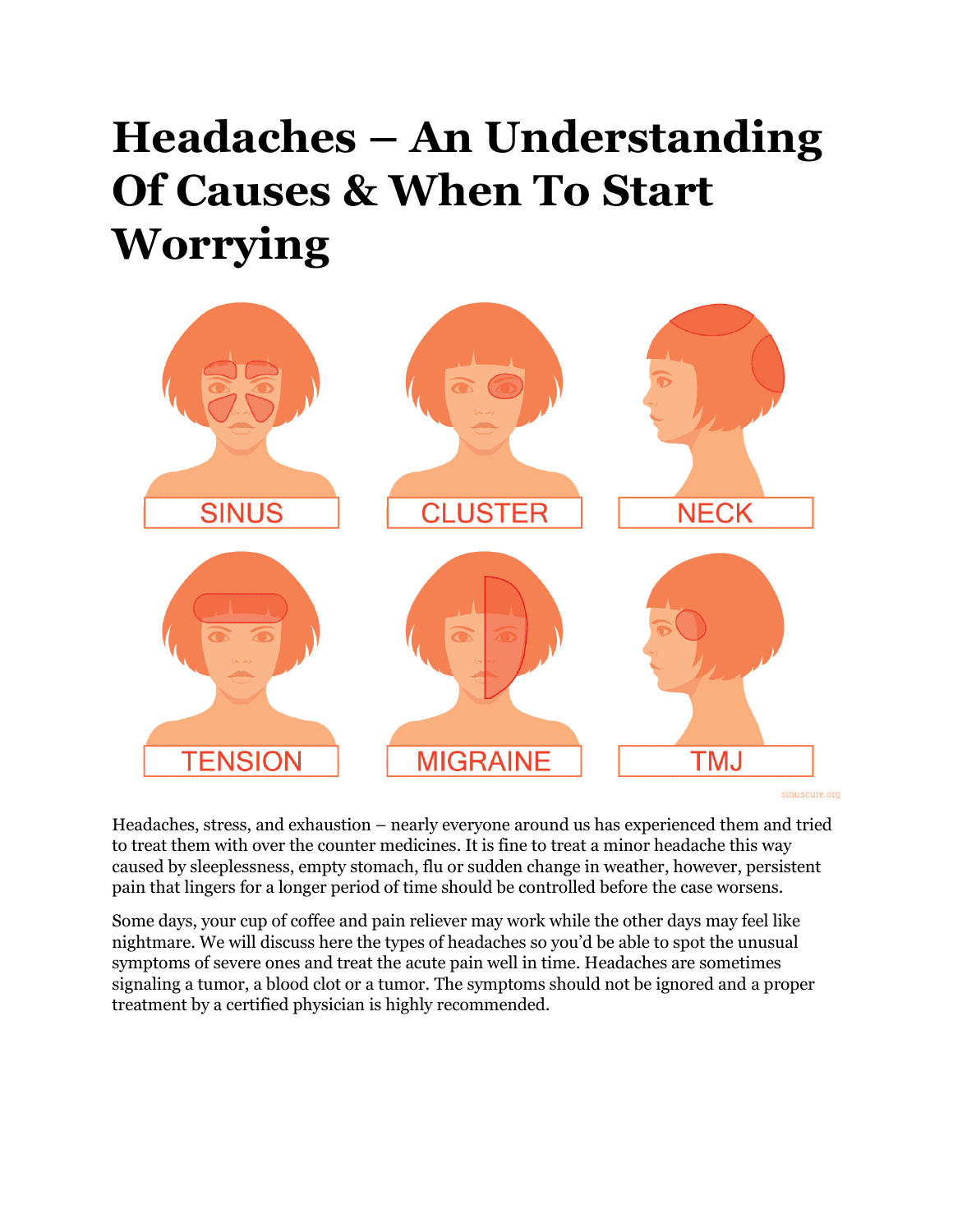## **Different Headaches, Their Causes, And Treatments**

#### **Sinus Headaches**

If you feel pain around your nose and eyes, over the forehead, cheeks or upper teeth, chances are that you have acute sinusitis. Congestion and thick nasal discharge cause sinus headaches which last for hours until the root cause is treated. Once the infection is cured, the pain disappears.

#### **Migraine**

A migraine is an acute pain caused by particular triggers and sometimes without any warning. This type of headache is either genetic or caused by fluctuation in the activity of nerve cell or flow of blood in the brain. The cause and treatment may vary victim to victim but they remain equally sensitive to the following most common triggers:

- Dietary triggers missing a meal, caffeine over or underdose, over-consumption of alcohol or nitrates present in preserved meat
- Emotional stress and fatigue
- Sleep deprivation or oversleeping
- Sensory triggers noisy environment, crowded or suffocated places, bright lightning or strong smells
- Extreme change in weather

The pain may begin during your sleep or after you wake up followed by long hours of depression, fatigue, and restlessness. The symptoms vary from patient to patient but halos, sparkles, temporary loss of vision, nausea, numbness or tingling in one side of the body, especially the face or hand are some common complaints. These are known as aura symptoms and you may face them without getting any headaches. The pain lasts from 4 to 24 hours and can be treated with a combination of a suitable pain reliever with a nice cup of coffee and rest. By rest we mean,

a lot of rest that's most relaxing to you. The problem can be prevented by avoiding triggers but consultation with a headache specialist is a must.

### **Headaches Due To High Blood Pressure**

Hypertension might sometimes cause headaches that aren't too severe. Studies reveal, around 51,000 high BP patients had a reduced incidence of headaches. However, these mild headaches along with constant thumping in the head, back of your neck and nauseous sensations may be some signals to spot hypertension. High BP should never be neglected and monitored on a regular

basis as it may lead to kidney diseases, strokes, or even heart failure. A certified doctor will prescribe suitable medicines to control the pressure and relieve stress and pain.